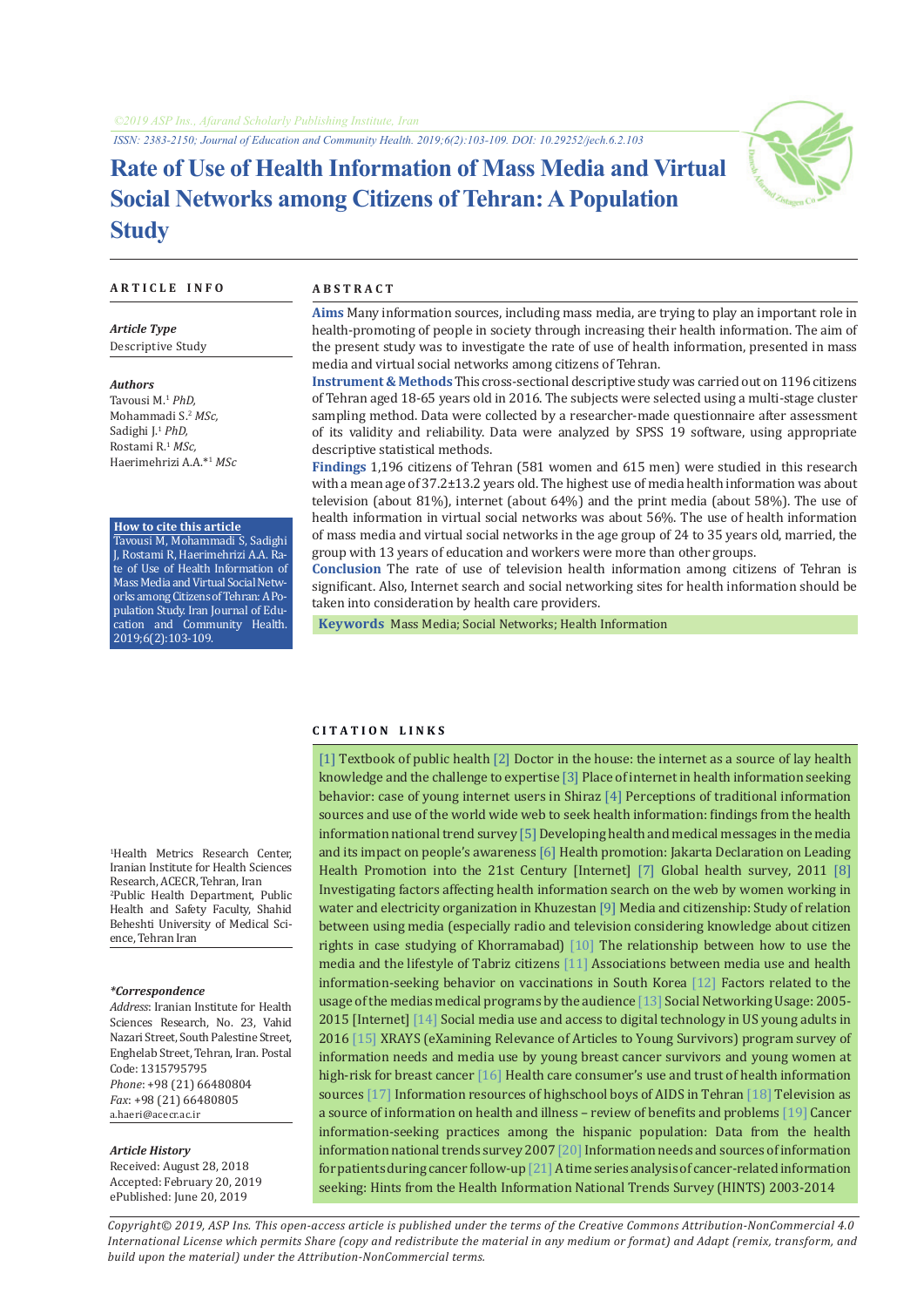# میزان استفاده شهروندان تهرانی از اطلاعات سلامت رسانههای جمعی و شبکههای اجتماعی مجازی: یک مطالعه جمعیتی

#### محمود طاووسی **PhD**

مرکز تحقیقات سنجش سلامت، پژوهشکده علوم بهداشتی جهاد دانشگاهی تهران، تهران، ایران

## سمیرا محمدی **MSc**

گروه بهداشت عمومی، دانشکده بهداشت و ایمنی، دانشگاه علوم پزشکی شهید بهشتی، تهران، ایران

#### ژیلا صدیقی **PhD**

مرکز تحقیقات سنجش سلامت، پژوهشکده علوم بهداشتی جهاد دانشگاهی تهران، تهران، ایران

#### راحله رستمی **MSc**

مرکز تحقیقات سنجش سلامت، پژوهشکده علوم بهداشتی جهاد دانشگاهی تهران، تهران، ایران

#### **MSc** \* علیاصغر حائریمهریزی

مرکز تحقیقات سنجش سلامت، پژوهشکده علوم بهداشتی جهاد دانشگاهی تهران، تهران، ایران

# چکيده

اهداف: منابع اطلاعاتی زیادی از جمله رسانههای ارتباط جمعی تلاش دارند با افزایش اطلاعات سلامت افراد نقش مهمی در ارتقای سلامت افراد جامعه ایفا کنند. مطالعه حاضر با هدف بررسی میزان استفاده شهروندان تهرانی از اطلاعات سلامت رسانههای ارتباط جمعی و شبکههای اجتماعی مجازی انجام گرفت.

ابزار و روشها: در این مطالعه توصیفی بهصورت مقطعی در سال ،١٣٩٥ تعداد ١١٩٦ شهروند تهرانی ١٨ تا ٦٥ سال از طریق نمونهگیری خوشهای چند مرحلهای انتخاب شده و مورد بررسی قرار گرفتند. ابزار گردآوری اطلاعات پرسشنامه محققساخته بود که روایی و پایایی آن مورد بررسی قرار گرفت. دادهها با استفاده از آمار توصیفی و توسط نرمافزار 23 SPSS مورد تجزیه و تحلیل قرار گرفتند.

یافتهها: ١١٩٦ نفر از شهروندان تهرانی (٥٨١ زن و ٦١٥ مرد) با میانگین سنی ٣٧/٢±١٣/٢ سال در مطالعه شرکت کردند. بیشترین میزان استفاده از اطلاعات سلامت در رسانههای ارتباط جمعی به ترتیب در مورد تلویزیون (حدود %٨١)، اینترنت (حدود ٦٤%) و رسانههای مکتوب (حدود ٥٨%) و میزان استفاده از اطلاعات سلامت شبکههای اجتماعی مجازی حدود ٥٦% بود. استفاده از اطلاعات سلامت رسانههای ارتباط جمعی و شبکههای اجتماعی مجازی در گروه سنی ٢٤-٣٥ سال، متاهلان، افراد با تحصیلات ١٣ سال به بالا و شاغلان بیش از دیگر گروهها از نظر سن، وضعیت تاهل، شغل و تحصیل بود.

**نتیجهگیری:** میزان استفاده مردم شهر تهران از اطلاعات سلامت تلویزیون در حد قابل توجهی است. همچنین جایگاه جستوجوی اینترنتی و شبکههای اجتماعی مجازی در اطلاعرسانی سلامت نیز باید توسط متولیان امر سلامت مورد توجه قرار بگیرد.

**کلیدواژهها:** رسانههای جمعی، شبکههای اجتماعی، اطلاعات سلامت

تاريخ دريافت: ۱۳۹۷/۶/۶ تاريخ پذيرش: ۱۳۹۷/۱۲/۱ \*a.haeri@acecr.ac.ir :مسئول نويسنده

### مقدمه

سلامت مفهوم وسیعی دارد و تعریف آن متاثر از میزان آگاهی و طرز تلقی جوامع با شرایط مختلف جغرافیایی و فرهنگی است . به بیانی دیگر، سلامتی یك روند پویا است که با گذشت زمان مفهوم آن تغییر می)کند<sup>[1]</sup>. فرد برای ارتقای سلامت، اطلاعات سلامت را جستوجو میکند تا شکاف میان دانستهها و ندانستههای خود را پر کند و از عدم اطمینان خود در مورد سلامتی|ش بکاهد و برای

رفع نیازهای اطلاعاتی خود از میان منابع متعدد یک یا تعداد بیشتری منبع اطلاعاتی آگاهانه انتخاب کند<sup>[2]</sup>. این نوع اطلاعات که امروزه از طریق منابع متفاوت مورد جستوجو و استفاده قرار می ً گیرد، معمولا به افراد کمک میکند تا رفتارهای خود را در حوزه سلامت ارزیابی نموده و تغییر دهند<sup>[3]</sup>.

افراد اطلاعات سلامت را از منابع بینفردی (مانند ارایهدهندگان مراقبتهای سلامتی و اعضای خانواده) و منابع رسانهای (مانند تلویزیون و اینترنت) دریافت میکنند<sup>[4]</sup>. پیامهای سلامت، در رسانههای مختلف رادیو، تلویزیون و رسانههای نوشتاری موجود بوده و بهصورت مستقیم و غیرمستقیم به مخاطب ارایه میشود. یكی از كاركردهای اصلی رسانهها، كاركرد آموزشی آنها است. كوشش در جهت حفظ و گسترش سلامت جامعه همواره از جمله توقعاتی است كه در مورد رسانهها وجود داشته است. سیاست زگ اران سلامت نیز با توجه به تاكید خود بر پیشگیری، رسانهها را ابزار مناسبی برای انتشار پیامهای سلامت میدانند<sup>[5]</sup>. اهمیت رسانهها به حدی است که در چهارمین کنفرانس بینالمللی ارتقای سلامت، به تاثیر رسانه بر سلامت و توان بالقوه آن در توسعه سلامتی اشاره شده است<sup>[6]</sup>.

رسانهها در زمره منابع ثانویه اطلاعات سلامت به شمار میآیند. رسانههای امروزی با انتشار بستههای اطلاعاتی، به افراد کمک میکنند تا سلامت جسمی و روانی خود را مدیریت نمایند. در کشورهای پیشرفته از میان منابع ثانویه اطلاعات سلامت، وبسایتها در جایگاه اول و رسانههای جمعی جایگاههای بعدی منابع سلامت را به خود اختصاص دادهاند<sup>[7]</sup>. نتایج مطالعات انجامشده در ایران بر میزان استفاده متفاوت از این رسانهها تاکید دارند. برای مثال در مطالعه بیگدلی و همکاران میزان استفاده زنان شاغل خوزستان از منابع اطلاعات سلامت اینترنت و تلویزیون بیش از رسانههای دیگر بوده و مهمترین منبع کسب اطلاعات سلامت اینترنت بوده است<sup>[8]</sup>. *شیانی* و *سپهوند* در مطالعه خود در میان ساکنان خرمآباد نشان دادند که بیشترین استفاده از رسانه در شبانهروز به ترتیب در مورد تلویزیون، اینترنت، رادیو و ماهواره بوده است<sup>[9]</sup>.

همچنین مطالعات در خصوص ارتباط استفاده از اطلاعات رسانه و دیگر متغیرهای مرتبط با سلامت، گزارشات متفاوتی ارایه دادهاند. برای نمونه موسوی و راد در مطالعه خود نشان دادند که بین میزان استفاده از برنامههای تلویزیون ملی، رادیو و میزان گرایش شهروندان به سبک زندگی سنتی و همچنین بین میزان استفاده از ماهواره، اینترنت و میزان گرایش شهروندان به سبک زندگی مدرن رابطه معنیدار وجود دارد<sup>[10]</sup>. در مطالعه *کیم* و *جونگ* در کره جنوبی گروهی که واکسن زده بودند مواجهه بیشتری با تلویزیون، رادیو و روزنامه داشتند و بین افرادی که واکسن زده بودند و آنهایی که بهدنبال اطلاعات سلامت بودند ارتباط معنیدار . [11] وجود داشت

تا قبل از انجام این پژوهش، در ایران مطالعات محدودی با تعداد جمعیت قابل توجه در خصوص میزان استفاده از اطلاعات سلامت رسانههای ارتباط جمعی انجام شده است. این مطالعه با هدف تعیین میزان استفاده مردم تهران از اطلاعات سلامت رسانههای ارتباط جمعی و شبکههای اجتماعی مجازی انجام گرفت.

# ابزار و روشها

مطالعه توصیفی حاضر از نوع مقطعی است که در سال ١٣٩٥ در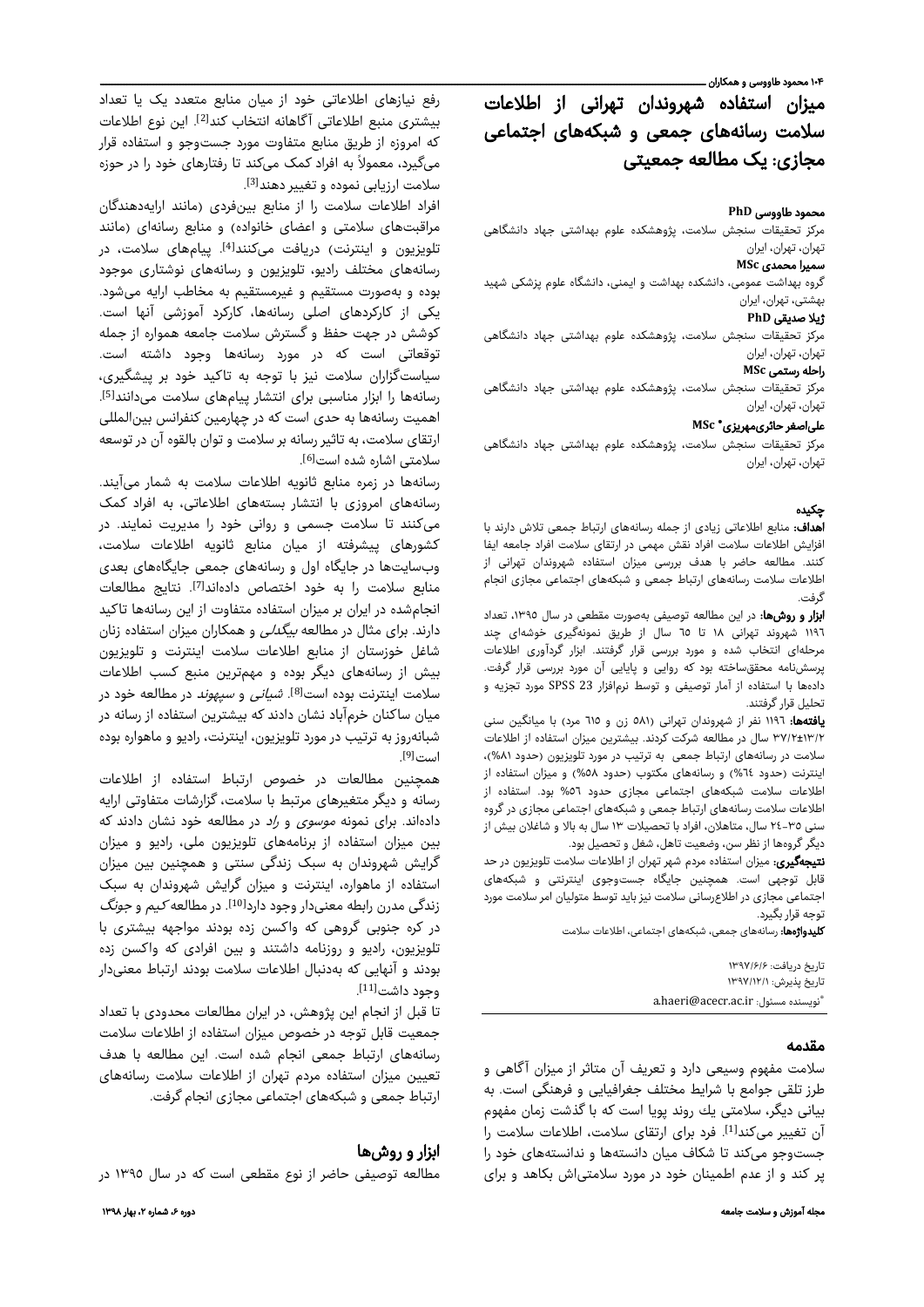بین جمعیت بزرگسال مناطق ٢٢گانه شهر تهران انجام گرفت. معیارهای ورود به مطالعه شامل داشتن تابعیت ایران، داشتن حداقل سواد خواندن و نوشتن، سن ١٨ ٦٥تا سال، ساکن یا شاغل در شهر تهران و رضایت برای شرکت در مطالعه بود. نمونههای مطالعه بهصورت نمونهگیری خوشهای چندمرحلهای وارد مطالعه شدند. در مرحله اول، تعدادی از میادین مهم و محلهای پررفتوآمد در هر منطقه از شهرداری شهر تهران بهصورت تصادفی برگزیده شدند و در مرحله دوم، در محلهای انتخابی، نمونهها بهصورت تصادفی مورد بررسی قرار گرفتند . حجم نمونه با درنظرگرفتن نسبت ٥٠ % ٩٥و اطمینان % و خطای نسبی ٠/٠٦ طبق فرمول کوکران محاسبه شد. شایان ذکر است به لحاظ بزرگبودن حجم جامعه آماری از کسر نمونهگیری (FPC (صرف نظر شد. با درنظرگرفتن ١٠ % احتمال ریزش در نهایت حجم نمونه ١١٧٤ نفر برآورد شد. نسبت تعداد نمونههای اختصاصدادهشده به هر منطقه از ٢٢ منطقه شهر تهران براساس اطلاعات سرشماری سال ١٣٩٠ مرکز آمار انجام گرفت.

ابزار گردآوری اطلاعات شامل پرسشنامهای محققساخته بود که منظور بررسی به میزان استفاده از اطلاعات بهداشتی رسانههای جمعی و شبکههای اجتماعی مجازی شامل تلویزیون، رادیو، جستوجوی اینترنتی، اپلیکیشنهای موبایل، تلفن همراه (همراه اول و ایرانسل)، رسانههای مکتوب، شبکههای ماهوارهای و شبکههای اجتماعی مجازی ساخته شد. شایان ذکر است در خصوص تلفن همراه منظور اطلاعاتی است که در خصوص سلامت بهصورت پیامک به مخاطبان ارسال میشود. پرسشنامه دو بخش داشت؛ بخش اول مربوط به اطلاعات دموگرافیک و شامل ١٣ گویه بود. بخش دوم شامل ١٠ گویه بود؛ از جمله "میزان استفاده و اعتماد افراد مورد مطالعه به اطلاعات سلامت در هر کی از رسانههای جمعی و شبکههای اجتماعی مجازی"، "افراد خانواده و اطرافیان مشارکتکنندگان به چه نوع بیماری مبتلا هستند " و "مهمترین موضوعهایی که باید در حوزه سلامت به آنها پرداخته شود چیست". روایی پرسشنامه بهصورت کیفی (با استفاده از نظر متخصصان شامل متخصصان آموزش بهداشت، بهداشت باروری، روششناسی تحقیق، مدیریت خدمات بهداشتی و درمانی، پزشک عمومی، تکنولوژی آموزشی، مدیریت رسانه، آمار و غیره) و پایایی آن با ضریب آلفای کرونباخ ٠/٩١ مورد تایید قرار گرفت.

مطالعه حاضر توسط کمیته اخلاق جهاد دانشگاهی با کد .1395.5REC.IBCRC.ACECR.IR تایید شده و به ثبت رسید. به شركتكنندگان در خصوص هدف مطالعه و اهمیت آن توضیح داده شد. افراد واجد شرایط در صورت تمایل در مطالعه شركت داده ندشد و ضمن عدم درج نام و نام خانوادگی آنان در پرسشنامه، به آنان اطمینان داده شد كه اطلاعات ارایهشده كاملاً محرمانه و محفوظ باقی میماند. پرسشنامه توسط پرسشگر تکمیل شد. سپس دادهها با استفاده از روشهای آماری توصیفی و با استفاده از نرمافزار 23 SPSS مورد بررسی قرار گرفتند.

# یافتهها

در مجموع ١١٩٦ نفر مورد مطالعه قرار گرفتند. میانگین سنی افراد مورد مطالعه ٣٧/٢±١٣/٠٢ سال و میانگین تعداد سالهای تحصیل ١٢/٥±٣/٨ سال بود (جدول ١).

## ـــــــــــــــــــــــــــــــــــــــــــــــــــــــــــــــــــــــــــــــــــــــــــــــــــــــــــــــــــــــــــ میزان استفاده شهروندان تهرانی از اطلاعات سلامت رسانههای جمعی و شبکههای اجتماعی ... ۱۰۵

استفاده از اطلاعات سلامت انواع رسانههای مورد بررسی در گروه سنی ٢٥-٣٤ سال، گروه متاهلان، گروه ١٣ سال تحصیل به بالا و شاغلان بیش از گروههای دیگر بود و شرکتکنندگان از اطلاعات سلامت تلویزیون (حدود %٨١) و جستوجوی اینترنتی ٦٤(حدود %) بیش از دیگر رسانههای جمعی استفاده کرده بودند. استفاده از اطلاعات سلامت شبکههای مجازی حدود ٤٨ % بود. ٢(جدول ).

همچنین شرکتکنندگان از اطلاعات سلامت تلویزیون ( حدود %٤٩ ،) رادیو ( حدود %٣٥ ،) جستوجوی اینترنتی ( حدود %٤٩ ،) رسانههای مکتوب ( حدود %٣٥ ،) شبکههای ماهوارهای (حدود %٤٤ ،) اپلیکیشین تلفن همراه ( حدود %٢٨ ،) تلفن همراه ( همراه اول حدود ٣١ % و ایرانسل حدود %٢٩) به میزان " زیاد/خیلی زیاد" استفاده کرده بودند. این میزان برای شبکههای اجتماعی مجازی (حدود %٤٧) گزارش شد ( جدول ٣).

بیشترین استفاده از اطلاعات سلامت رسانهها در کسانی که سابقه ابتلا به بیماری در خانواده و اطرافیانشان داشتند از طریق تلویزیون بود که میزان استفاده برای سرطان ،%٨٧/٠ فشار خون و بیماری قلبی - عروقی ،%٨٦/٤ چاقی ،%٨٣/٦ پوکی استخوان ،%٧٨/٠ دیابت ،%٧٧/٩ ایدز ٩٦/٣ % ٥و سکته مغزی ٨٥/ % بود ٤(جدول ).

جدول ١) توزیع فراوانی مطلق و نسبی مشخصات جمعیتشناختی مشارکتکنندگان در مطالعه (١١٩٦ نفر)

|                           | تعداد      | مشخصات          |
|---------------------------|------------|-----------------|
| درصد                      |            | جمعيتشناختي     |
|                           |            | جنسيت           |
| $F\Lambda/F$              | ۵۸۱        | زن              |
| QV                        | ۶۱۵        | مرد             |
|                           |            | گروه سنی        |
| 19/                       | YYY        | ۱۸-۲۴ سال       |
| $\mu \cdot k$             | ٣۶۴        | ۳۴–۲۵ سال       |
| Y.10                      | ۲۴۵        | ۳۵–۳۵ سال       |
| 1Y/9                      | MF         | ۴۵–۴۵ سال       |
| 1Y/Y                      | ۱۴۶        | ۵۵ سال و بالاتر |
|                           |            | وضعيت تاهل      |
| $Y \cdot / Y$             | <b>WSY</b> | مجرد            |
| 5Y/Y                      | ۷۴۵        | متاهل           |
| $V^{\mu}$                 | ١۶         | متاركهكرده      |
| $1/\lambda$               | ۲١         | همسر فوتكرده    |
| M/9                       | ۴V         | بىپاسخ          |
|                           |            | سالهای تحصیل    |
| $\lambda$ /.              | ۹۶         | ۱–۸ سال         |
| $\mathcal{W}/\mathcal{M}$ | 148        | ۹–۶ سال         |
| $M\Delta W$               | ۴۲۲        | ۱۲–۱۰ سال       |
| F''/s                     | ۵۲۲        | ۱۳ سال به بالا  |
|                           |            | وضعيت شغل       |
| YF/Y                      | ۲۹۱        | خانەدار         |
| F9/F                      | ۵۹۱        | شاغل            |
| 1Y/Y                      | 1FV        | دانشآموز/دانشجو |
| $\Delta$ /9               | ٧.         | بازنشسته        |
| $F/\lambda$               | ۵٧         | بيكار           |
| $\cdot$ /۳                | $\kappa$   | سرباز           |
| $\mu$ .                   | ٣۶         | بىپاسخ          |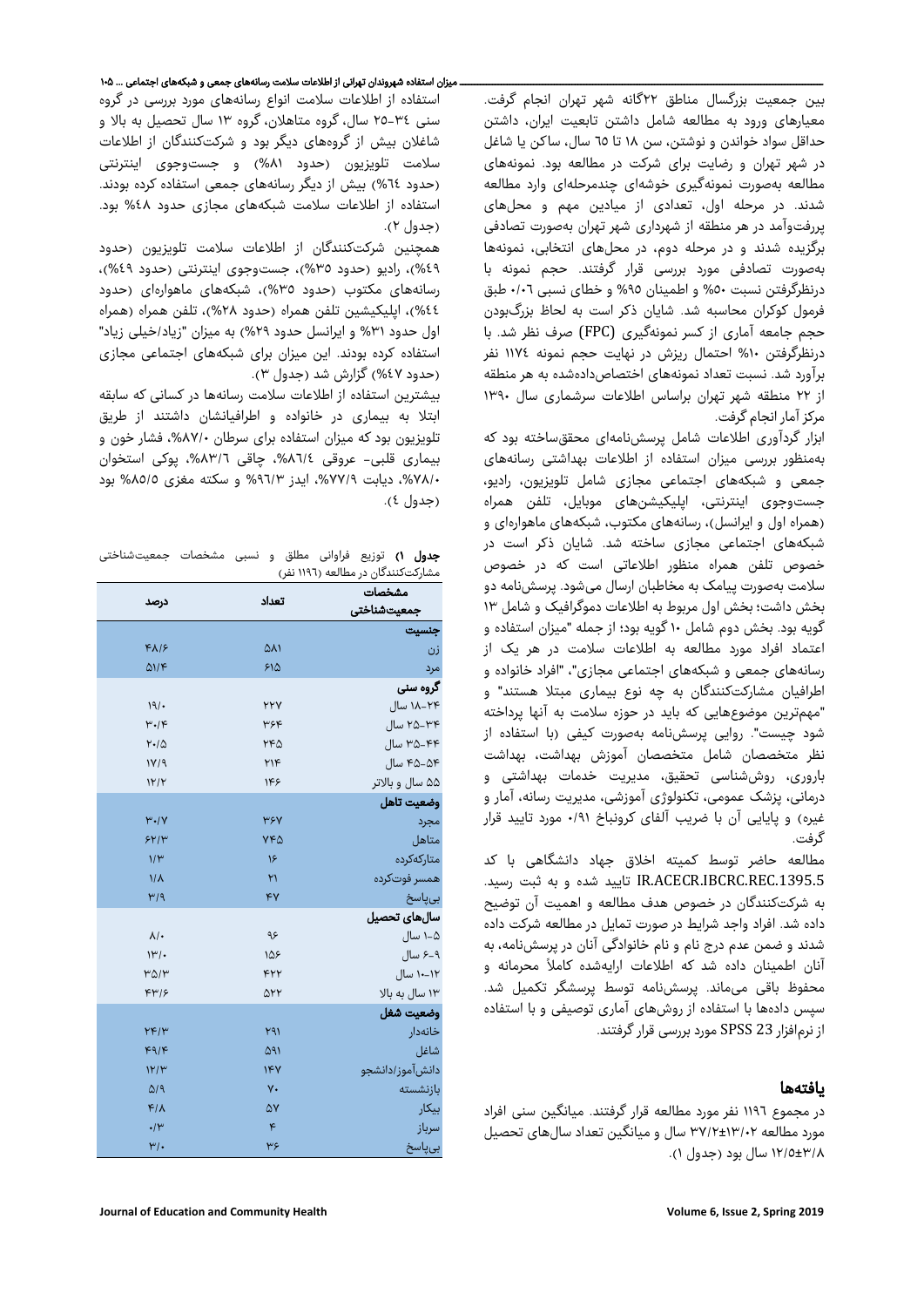#### ۱۰۶ محمود طاووسی و همکاران ـــــــــــــــــــــــــــــــــــــــــــــــــــــــــــــــــــــــــــــــــــــــــــــــــــــــــــــــــــــــــــــــــــــــــــــــــــــــــــــــــــــــــــــــــــــــــــــــــــــــــــــ

جدول ۲) توزیع فراوانی مطلق و نسبی (اعداد داخل پرانتز، درصد هستند) میزان استفاده از منابع اطلاعات سلامت رسانهها بر حسب ویژگیهای جمعیتشناختی شرکتکنندگان در مطالعه (۱۱۹۶ نفر)

| شبكەھاي<br>ماهوارەاي                                       | شبكههای<br>اجتماعي                                                    | رسانەھاي<br>مكتوب                                                | تلفن همراه<br>(ایرانسل)                  | تلفن همراه<br>(همراه اول)                      | ايليكيشن<br>موبايل                               | جستوجوي<br>اينترنتى                    | راديو                                                                | تلويزيون                                          | متغيرها                  |
|------------------------------------------------------------|-----------------------------------------------------------------------|------------------------------------------------------------------|------------------------------------------|------------------------------------------------|--------------------------------------------------|----------------------------------------|----------------------------------------------------------------------|---------------------------------------------------|--------------------------|
|                                                            |                                                                       |                                                                  |                                          |                                                |                                                  |                                        |                                                                      |                                                   | جنسيت                    |
| $YAY(\Delta)/Y)$                                           | $\mathsf{m}\mathsf{m}'$ ( $\mathsf{a}\mathsf{v}/\mathsf{m}'$ )        | $\mathsf{H}^{\mathsf{H}}\mathsf{Q}$ ( $\mathsf{QV}/\mathsf{V}$ ) | $\mathsf{N}(\mathsf{Y}^\mu/\mathsf{A})$  | IV. (Y9/Y)                                     | $I^{\mu \nu} (I^{\mu}/F)$                        | YSY(SY/Y)                              | $Y^{\mu}$ A $(Y\cup$                                                 | F9F(AF/9)                                         | زن                       |
| $Y\Lambda\Delta$ (۴۶/۳)                                    | $rrr$ ( $\Delta F/T$ )                                                | $Y51 (0\lambda/Y)$                                               | I''Y (YY/Y)                              | $Y\cdot Y$ ( $Y\cdot Y$ )                      | 154 (15/14)                                      | (۵۹/۸) ۳۶۸                             | ۳۰۷ (۴۹/۹)                                                           | $FA. (Y\Lambda/\cdot)$                            | مرد                      |
|                                                            |                                                                       |                                                                  |                                          |                                                |                                                  |                                        |                                                                      |                                                   | گروه سنی                 |
| $N(f\lambda/9)$                                            | 101 (55/0)                                                            | $III($ $\Delta Y/F)$                                             | $5\lambda$ ( $4\cdot$ )                  | (۱۵۱۶) ۵۸                                      | $Y^{\mu}$ (۳۲/۲)                                 | 159 (YF/F)                             | $\Lambda$ (۳۵/۷)                                                     | $1\lambda\Delta$ ( $\lambda$ 1/ $\Delta$ )        | ۱۸–۱۸ سال                |
| $1\Lambda$ . $(F9/\Delta)$                                 | YY9(5Y/9)                                                             | $M(\Delta Q)$                                                    | $\mathcal{W}(Y Y)$                       | $III($ ۳۲/۷)                                   | $\mathsf{HF}(\mathsf{M})/\mathsf{M}(\mathsf{M})$ | YSP (YY/Y)                             | $154$ (FF/ $\Lambda$ )                                               | $YAY (YY/\Delta)$                                 | ۳۴–۲۵ سال                |
| $111^{\omega} (F5/1)$                                      | $IFI(\Delta V/F)$                                                     | IFA(F'/F)                                                        | 41915)                                   | $\lambda$ 9 (۳۶/۳)                             | $\Delta V$ ( $\gamma P/\gamma$ )                 | $10.5$ ( $51/7$ )                      | 11. (61)                                                             | $Y.A. (\lambda \Delta/Y)$                         | ۳۵–۳۵ سال                |
| $1.5$ ( $81/5$ )                                           | $\lambda \Delta$ (F./۲)                                               | NY(DF/Y)                                                         | (۱۶/۸) ۳۶                                | 59 (YY/Y)                                      | MF(10/9)                                         | 90(55/5)                               | 1.1(FY/Y)                                                            | $\mathcal{M} \cdot (\mathcal{N} \mathcal{F} / I)$ | ۴۵–۴۵ سال                |
| 59 (FV/V)                                                  | $5.$ ( $F1/1$ )                                                       | 9F(5F/F)                                                         | YY(10/1)                                 | $f(Y(\lambda/\lambda))$                        | $Y \cdot (1)^w/Y$                                | $\Delta\lambda$ (۳۹/۷)                 | $\lambda \cdot (\Delta F/\lambda)$                                   | $\frac{1}{\sqrt{2}}$ ( $\lambda$ ·/ $\lambda$ )   | ۵۵ سال و بالاتر          |
|                                                            |                                                                       |                                                                  |                                          |                                                |                                                  |                                        |                                                                      |                                                   | وضعيت تاهل               |
| NA(0)/Y)                                                   | YFY (S5/Y)                                                            | $M(Y(\Delta 9))$                                                 | $\mathsf{NP}(\mathsf{r}\cdot\mathsf{N})$ | $1.0 (Y\Lambda/\mathcal{F})$                   | 110 (14)                                         | <b>MY (VS/A)</b>                       | IF(M)                                                                | $Y\Lambda$ ( $Y5/5$ )                             | مجرد                     |
| MSE(Y X)                                                   | $M(X)$ ( $\Delta$ 1/9)                                                | F''(AY/9)                                                        | $10 \cdot (1 \cdot 1)$                   | ۳۴۸ (۳۳/۳)                                     | $154$ ( $11/9$ )                                 | $k$ ۰۷ (۵۴۱۷)                          | PSP(PA P)                                                            | $5YY(AY/\Delta)$                                  | متاهل                    |
| $\cdot$ (۶۲/۵)                                             | 1.51(81/2)                                                            | $\cdot$ (۶۲/۵)                                                   | $k(\text{val})$                          | $\Delta$ (۳۱/۳)                                | $\Delta$ (۳۱/۳)                                  | $N(5\lambda/\lambda)$                  | $V(FY/\Lambda)$                                                      | 9(051)                                            | مطلقه                    |
| $N(\Delta Y/F)$                                            | V(rF F)                                                               | $1^{14} (51/9)$                                                  | $Y(9/\Delta)$                            | $\lambda$ (۳ $\lambda$ /۱)                     | $\mu$ ( $\mu$ )                                  | $\lambda$ (۳ $\lambda$ /۱)             | $\mathsf{I}$ (FY/ $\mathsf{F}$ )                                     | $\Lambda(\Delta\Delta/V)$                         | همسر فوتكرده             |
|                                                            |                                                                       |                                                                  |                                          |                                                |                                                  |                                        |                                                                      | FP(91/2)                                          | بىياسخ                   |
|                                                            |                                                                       |                                                                  |                                          |                                                |                                                  |                                        |                                                                      |                                                   | سالهای تحصیل             |
| M(N9/5)                                                    | $\mathcal{W}(\mathcal{W}^{\prime} \mathcal{W})$                       | $YY (YY/\Lambda)$                                                | $\cdot$ ( $\cdot$ / $\epsilon$ )         | YY(YY/9)                                       | 15(15/9)                                         | $\mu \kappa$ ( $\mu \Delta/\kappa$ )   | $\Delta V$ ( $\Delta \Delta V$ )                                     | $\lambda \Delta (\lambda \lambda / \Delta)$       | ۱–۸ سال                  |
| $Y1 (F\Delta/\Delta)$                                      | $Y\Delta (Y\Lambda/1)$                                                | $Y\Lambda (\Delta \cdot / \cdot)$                                | YY (YY/Y)                                | F1(Y5/Y)                                       | $Y9(1\lambda/\epsilon)$                          | YY (F5/Y)                              | $Y1 (F\Delta/\Delta)$                                                | (١٣۶ (١٧/٢)                                       | ۹–۶ سال                  |
| $19\%$ ( $6/1$ )                                           | $Y.S. (FA/\Lambda)$                                                   | $YF \cdot (\Delta F/9)$                                          | $9Y (YY/\cdot)$                          | $H \cdot (Y \Lambda / F)$                      | 9. (Y1/Y)                                        | $Y^{\mu}$ $\Delta$ $(\Delta \Delta/Y)$ | NYF (F1/Y)                                                           | $M(\lambda^{\mu}/\nu)$                            | ۱۲–۱۰ سال                |
| YYQ(QY/Y)                                                  | ۳۵۵ (۶۸۱۰)                                                            | ۳۳۶ (۶۴/۴)                                                       | 111 (10/1)                               | 19F (YY/Y)                                     | $15\mu$ ( $41/4$ )                               | $MAP (VQ/\Delta)$                      | <b>YFY (FY/۳)</b>                                                    | $F(1(Y5/\lambda))$                                | ۱۳ سال به بالا           |
|                                                            |                                                                       |                                                                  |                                          |                                                |                                                  |                                        |                                                                      |                                                   | وضعيت شغل                |
| $I^{\mu\nu}$ (۴۶/۰)                                        | I''Y (YY)                                                             | 100 (0 <sup>w</sup> /r)                                          | $5\lambda$ ( $Y^{\mu}/\mathcal{F}$ )     | $(19/9)$ VA                                    | FO(10/0)                                         | IPQ(F9/A)                              | IYP(Y/FY)                                                            | YSP(9.1)                                          | خانەدار                  |
| $\Lambda$ . ( $\Delta$ $F$ / $F$ )                         | V(Y X)                                                                | $\lambda \epsilon$ ( $\Delta \lambda/\Delta$ )                   | $(\rho/\Delta \gamma)$                   | FP(Y3/Y)                                       | $\Delta \mathbf{F}$ (۳۶/۷)                       | $(\lambda Y/\mu)$                      | $Q(1 + 1)$                                                           | WF(YF/Y)                                          | دانشآموز <i>ا</i> دانشجو |
| $\mathsf{M}\text{-}\mathsf{Q}$ ( $\mathsf{QM}\mathsf{S}$ ) | $M(X, \mathcal{F}_1   \mathcal{F}_2)$                                 | ۳۶۴ (۶۱/۶)                                                       | 140 (14)                                 | Y.Y (YF/Y)                                     | $159 (Y\lambda/5)$                               | MQ(S5/N)                               | ۲۵۸ (۴۸/۲)                                                           | $F5\lambda (Y9/Y)$                                | شاغل                     |
| $\sqrt{(\gamma\lambda/\eta)}$                              | $\mathsf{Y}\mathsf{I}^\nu\ (\mathsf{F}\boldsymbol{\cdot}/\mathsf{F})$ | Y5(FA/5)                                                         | $1\lambda$ (۳ $1/5$ )                    | M(M/Y)                                         | N(19/Y)                                          | $Y\Lambda$ ( $f\Lambda$ )              | $Y \cdot (Y \Delta / 1)$                                             | FY (YY/Y)                                         | بيكار                    |
| $Y$ $(YY/1)$                                               | $YF(Y^{\mu}F)$                                                        | FF(519)                                                          | $\lambda$ ( $N/F$ )                      | (۳۲/۹ م                                        | $\lambda$ ( $N/F$ )                              | $YF(Y^{\mu})$                          | $\mathsf{r}\mathsf{\Delta}\left(\mathsf{\Delta\cdot/\bullet}\right)$ | $\Delta V$ ( $V\Delta/V$ )                        | بازنشسته                 |
| $\upmu$ (VQ/+)                                             | $\upmu$ (VQ/+)                                                        | $M(V\Delta/\cdot)$                                               | $\gamma(\varpi\cdot/\cdot)$              | $\mathbf{Y}\left(\Delta\bullet/\bullet\right)$ | $M(V\Delta/\cdot)$                               | $\upmu$ (VQ/+)                         |                                                                      | $\Gamma(\text{YQ}/\cdot)$                         | سرباز                    |
|                                                            |                                                                       |                                                                  |                                          |                                                |                                                  |                                        |                                                                      | $\mu\mu$ (٩١/٧)                                   | بىياسخ                   |

جدول ٣) توزیع فراوانی مطلق و نسبی (اعداد داخل پرانتز، درصد هستند) میزان استفاده از منابع اطلاعات سلامت رسانهها توسط مشارکتکنندگان در مطالعه (١١٩٦ نفر)

| کل                                           | خیلی زیاد                | زياد                                                                       | متوسط                                | کم                                         | خیلی کم                                         | متغيرها                |
|----------------------------------------------|--------------------------|----------------------------------------------------------------------------|--------------------------------------|--------------------------------------------|-------------------------------------------------|------------------------|
| $\frac{1}{2}$ ( $\frac{1}{2}$ )              | $1Y\Delta (Y\Delta/Y)$   | $M(V^{\mu}/V)$                                                             | $Y\Lambda$ ( $\Delta$ Y/ $\Lambda$ ) | $1\frac{\mu}{2}$ ( $\frac{\mu}{\lambda}$ ) | VF(1Q/Y)                                        | تلويزيون               |
| $\Delta F \Delta$ (F $\Delta$ / $\Delta V$ ) | $\Delta$ ( $\Lambda$ /۲) | $1\mu$ 9 ( $\Delta$ ·/9)                                                   | $I^{\mu}$ $(Y/\Delta)$               | IIP(f1/F)                                  | $IIP$ (FY/1)                                    | راديو                  |
| Y59 (5F/F)                                   | $W \cdot (W \Delta / F)$ | $Y\mathsf{P} \mathsf{F}$ ( $\mathsf{S} \mathsf{P} \mathsf{I} \mathsf{V}$ ) | Y.F (QQ/Q)                           | $9\mu (Y\&Y)$                              | $\lambda$ (۲۰/۲)                                | جستوجوى اينترنتى       |
| $Y9\lambda (YF/9Y)$                          | $Y \cdot (1)^{\omega}$   | $5F(TY \Lambda)$                                                           | $9^{\mu} (51/5)$                     | 5Y (F1/Y)                                  | $\Delta$ 9 (۳۹/۵)                               | ايليكيشن موبايل        |
| MYY (Y)/QY)                                  | $Y5(1^{\omega}/9)$       | $91(fA/\cdot)$                                                             | 9Y(0)/5                              | $\lambda \Delta$ (FF/9)                    | YA (F1/F)                                       | تلفن همراه (همراه اول) |
| YYQ(YY/99)                                   | 15(11/5)                 | 56(590)                                                                    | 59(0.1)                              | 54(60)                                     | 56(515)                                         | تلفن همراه (ایرانسل)   |
| 595(01/19)                                   | $M(\cdot, \gamma)$       | $Y.A.(\Delta 9/\Lambda)$                                                   | Y19 (SY/9)                           | 10. (FW)                                   | $\lambda \mathcal{F}(\mathcal{Y}\mathcal{F}/I)$ | رسانەھاي مكتوب         |
| 55Y (QQ/YY)                                  | $9F (Y\Lambda/Y)$        | Y Y (5F)                                                                   | $Y\cdot Y (5Y/\cdot)$                | $\lambda$ ۶ (۲۵/ $\lambda$ )               | $5^{\mu}$ ( $\Lambda/9$ )                       | شبکههای اجتماعی        |
| $\Delta VV$ ( $FA/VP$ )                      | Y(Y Y)                   | $MAX (5\Delta/1)$                                                          | 15F(1Q51A)                           | $Y\Lambda (YY/\cdot)$                      | $\Lambda$ (YY/Y)                                | ٔ شبکههای ماهوارهای    |

جدول ۴) توزیع فراوانی مطلق و نسبی (اعداد داخل پرانتز، درصد هستند) میزان استفاده از اطلاعات سلامت رسانهها بر حسب نوع بیماری در شرکتکنندگان مطالعه (۱۱۹۶

| <b>جدول ۳)</b> توزیع فراوانی مطلق و نسبی (اعداد داخل پرانتز، درصد هستند) میزان استفاده از اطلاعات سلامت رسانهها بر حسب نوع بیماری در شرنت(ننندتان مطالعه (۱۱۶۲<br>نفر) |                                       |                                      |                         |                                         |                                       |                            |                           |                                          |                                  |
|------------------------------------------------------------------------------------------------------------------------------------------------------------------------|---------------------------------------|--------------------------------------|-------------------------|-----------------------------------------|---------------------------------------|----------------------------|---------------------------|------------------------------------------|----------------------------------|
| شبكههاى<br>ماهوارەاي                                                                                                                                                   | شبكههای<br>اجتماعى                    | رسانەھاي<br>مكتوب                    | تلفن همراه<br>(ایرانسل) | تلفن همراه<br>(همراه اول)               | اپلیکیشن<br>موبايل                    | جستوجوي<br>اينترنتي        | راديو                     | تلويزيون                                 | بيمارىها                         |
| 9Y(09/9)                                                                                                                                                               | $NF (Y-/F)$                           | 1.0 (SF/A)                           | M(151)                  | $\Delta Y$ ( $P\Delta/Y$ )              | $\mathsf{M} \cdot (1/\lambda/\Delta)$ | $IYY (Y\Delta/Y)$          | $9\lambda (9.10)$         | $IFI (AV/\cdot)$                         | سرطان                            |
| $YYY(\Delta\lambda/\cdot)$                                                                                                                                             | $\gamma$ (۶۲/۹)                       | $Y\Delta Y (55/Y)$                   | $\Lambda Y$ ( $Y1/F$ )  | $\mathcal{W}(\mathcal{W}(\mathcal{V}))$ | 1.5 (YY/Y)                            | $Y\Delta F (55/Y)$         | 190(0.19)                 | $\upmu$ <sup>w</sup> ) $(\uplambda$ ۶/۴) | فشار خون و بیماری<br>قلبي- عروقي |
| $NY(DF/\Delta)$                                                                                                                                                        | $I^{\mu}$ (۶۲/۸)                      | $119 (51/\mu)$                       | 54 (4.1)                | $YA (Y\Lambda/Y)$                       | 50(11)F                               | $ Y  (5\lambda/1)$         | 99 (FY/A)                 | $IVP' (AP/\mathcal{F})$                  | جاقی                             |
| 9Y(0)/5                                                                                                                                                                | $\Pi \cdot (5.7)$                     | $\mathcal{N}(\Delta\lambda/\lambda)$ | YY(Y'/Y')               | 55(19/19)                               | $\Delta\lambda$ (۳۱/۹)                | NY(5F/Y)                   | $\lambda \Delta$ (FFIV)   | $IFF (V\Lambda/\cdot)$                   | يوكى استخوان                     |
| IF9(OP/A)                                                                                                                                                              | NYW (SYY)                             | NYY (SY/Y)                           | 51(117)                 | $\gamma^{\mu}$ ( $\gamma^{\mu}$ )       | 59(10/5)                              | $IVF(SF/\cdot)$            | IIF(F1/9)                 | Y Y (YY/9)                               | ديابت                            |
| Y1 (YY/A)                                                                                                                                                              | $YY'(A\Delta/Y)$                      | $YY'(A\Delta/Y)$                     | $N(f-1/Y)$              | N(F)/Y                                  | $\Lambda$ ( $9/5$ )                   | $YF(\lambda\lambda/9)$     | Y1 (YY/A)                 | Y5(95/Y)                                 | ايدز                             |
| $\mathsf{r} \mathsf{r}'$ ( $\Delta \mathsf{r}' \mathsf{r}$ )                                                                                                           | $Y^{\epsilon}(\Delta\lambda/\lambda)$ | $F. (SF/\Delta)$                     | IF(YY S)                | YF(YX/Y)                                | IY(YY/F)                              | $M\Delta(\Delta S/\Delta)$ | $M(\Delta \cdot / \cdot)$ | $\Delta V$ ( $\Delta\Delta/\Delta$ )     | سكته مغزى                        |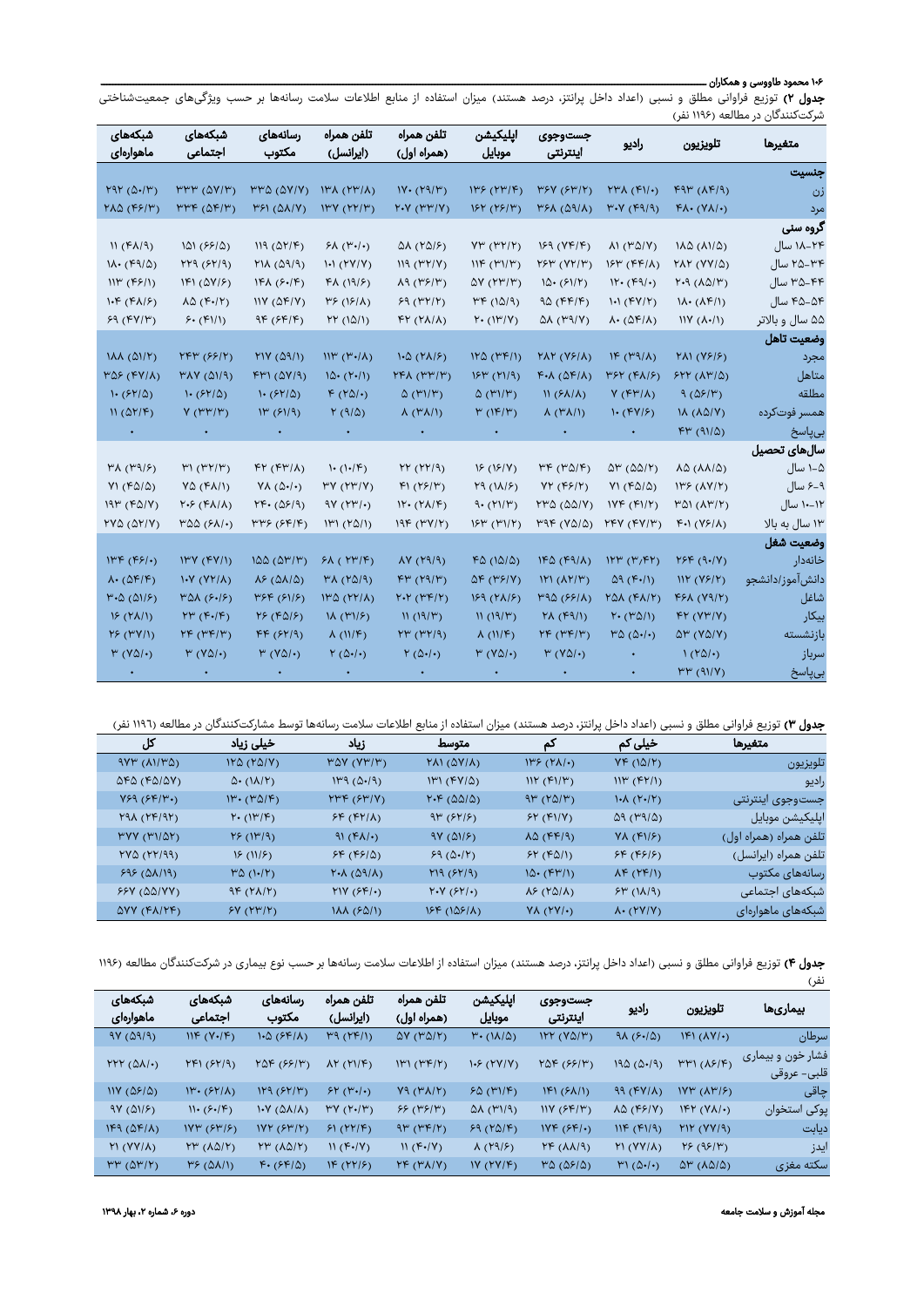# بحث

میزان استفاده از اطلاعات سلامت رسانههای جمعی (تلویزیون، رادیو، جستوجوی اینترنتی، اپلیکیشنهای موبایل، تلفن همراه (همراه اول و ایرانسل)، رسانههای مکتوب، شبکههای ماهوارهای) و شبکههای اجتماعی مجازی در گروههای ٢٥ تا ٣٤ سال، متاهل، افراد با تحصیلات ١٣ سال به بالا و شاغلان بیش از گروههای دیگر بود. نتایج مطالعه آقایی و خلیلی در شهروندان بالای ١٨ سال شهر تهران نشان داد که با افزایش سن میزان استفاده از برنامههای پزشکی در سلامت کاهش مییابد و بیشترین استفاده در گروه سنی ١٨-٣٠ سال و کمترین استفاده در افراد بالای ٤٥ سال است. همچنین با افزایش میزان تحصیلات، استفاده از برنامههای پزشکی افزایش مییابد و بالاترین میزان استفاده در افراد دارای مدرک لیسانس و بالاتر است<sup>[12]</sup>. مطالعه انجامگرفته توسط *پرین* نشان داد که در سال ٢٠٠٥ میزان استفاده از رسانههای اجتماعی در افراد دیپلم و زیر دیپلم %٤ و در افراد دارای تحصیلات دانشگاهی %١٢ بود که این میزان در سال ٢٠١٥ به ترتیب به %٥٤ و %٧٦ رسیده است<sup>[13]</sup>؛ این یافته نشان میدهد میزان استفاده از رسانههای اجتماعی در افرادی که تحصیلات بالاتری دارند بیشتر است. یافتههای مطالعه انجامگرفته در ایالات متحده نشان میدهد که میزان %٨٩/٤٢ بزرگسالان ١٨-٢٤ساله بهطور منظم حداقل از یک سایت رسانه اجتماعی استفاده میکردند که این میزان در سال ٢٠١٦ به %٩٧/٥ افزایش یافته است. %٥٨/١ نمونههای مطالعه حداقل تحصیلات دانشگاهی را داشتند<sup>[14]</sup>. مطالعه انجامگرفته توسط *ی*ی و همکاران نشان میدهد که زنان ۱۸-۴۵ساله مبتلا به سرطان پستان یا کسانی که در معرض خطر ابتلا هستند، اطلاعات مربوط به خطر سرطان پستان، پیشگیری، غربالگری و درمان را از منابع چندرسانهای جستوجو میکنند و زنان دارای سطح تحصیلی دبیرستان و کمتر با احتمال کمتری اطلاعات سلامت را از منابع چندرسانهای جستوجو مینمایند<sup>[15]</sup>. در مطالعه *اسمیت* نیز نشان داده شد که بین منابع اطلاعات سلامت با متغیرهای جمعیتشناختی تفاوت آماری معنیدار وجود دارد و افرادی که سن کمتر و سطح آموزش و درآمد بالاتری دارند برای دریافت اطلاعات سلامتی بیش از دیگران به اینترنت اعتماد دارند<sup>[16]</sup>. .

نتیجه قابل تامل در این مطالعه افزایش استفاده از اطلاعات رسانهها بهویژه اطلاعات سلامت با افزایش تحصیلات است، اما این استفاده در خصوص سن جهت معکوسی دارد؛ به عبارت دیگر با افزایش سن استفاده از اطلاعات سلامت در رسانه کاهش مییابد. این یافته میتواند به این معنی باشد که افرادی که از نظر تحصیلی ضعیفاند جزء مخاطبان اکثریتی رسانه برای دریافت اطلاعات بهویژه اطلاعات سلامت نیستند؛ سیری که منطقاً به سوی کاهش این رابطه حرکت میکند. در خصوص سن نیز باید گفت اگر افراد مسن را جزء قشر آسیبپذیر محسوب کنیم، ضعف ارتباط این دسته با اطلاعات سلامت رسانه نیز میتواند خطیر باشد، امری که باید بهطور خاص مورد توجه متولیان امر سلامت قرار گیرد.

در این مطالعه پراستفادهترین رسانهها برای کسب اطلاعات سلامت تلویزیون و جستوجوی اینترنتی بودند. *شیانی* و *سپهوند* در سال ١٣٩٤ در مطالعه خود در میان ٣٨٤ نفر از ساکنان خرمآباد نشان دادند که میانگین استفاده از تلویزیون، اینترنت، رادیو و ماهواره به ترتیب ۳/۱۲، ۳/۰۹، ۳/۰۳ و ۲/۰۳ ساعت در شبانهروز بوده است<sup>91</sup>]. عبادیفردآذر و همکاران در سال ١٣٨٠-٨١ در مطالعه خود منابع اطلاعاتی ٢٤٦ دانشآموز دبیرستانهای دولتی منطقه ٣ تهران در خصوص بیماری ایدز را بررسی کردند که %٧٥/٦ تلویزیون و %٧٢/٦

نیز روزنامهها یا مجلهها را بهعنوان رسانه محبوب برای دریافت اطلاعات بعدی در زمینه بیماری ایدز اعلام نمودند<sup>[17]</sup>. *رضوی* طوسی و همکاران نیز در مطالعهای روی ٨٢٥ نفر از افراد ١٥ سال به بالای ساکن تهران که بیننده تلویزیون بودند، نشان دادند که رسانهها و خصوصاً تلویزیون بهعنوان رسانه فراگیر نقش مهمی در ایجاد ترغیب، تشویق و تلقین برخی رفتارها، عادات و گرایشها در حوزه سلامت و بهداشت و گستردهكردن آموزشهای بهداشتی در سطح جامعه دارند<sup>[5]</sup>.

نتایج قابل تامل حاصل از این مطالعه و دیگر مطالعات فوق نشان میدهد که بیشترین استفاده مخاطبان از اطلاعات سلامت تلویزیون و اینترنت بوده است. تلویزیون در مجموع جایگاه مهمی در ارایه اطلاعات سلامت به مردم تهران داشته است که نقش مهم این رسانه در این راستا و مسئولیت سنگین متولیان این رسانه را برای تولید و انتشار مطالب علمی صحیح و مفید نشان میدهد. اما در مقابل قرارداشتن جستوجوی اینترنتی در ارایه اطلاعات سلامت میتواند مانند چاقویی دولبه عمل کند. وجود انبوهی از اطلاعات غلط و خطرناک در کنار اطلاعات درست و مفید، این رسانه را به رسانهای مهم برای ارتقا یا تنزل سلامت مخاطبان تبدیل نموده است.

همچنین در این مطالعه نشان داده شد که در تمام کسانی که سابقه ابتلا به بیماری (سرطان، فشار خون و بیماری قلبی- عروقی، چاقی، پوکی استخوان، دیابت، ایدز و سکته مغزی) در خانواده و اطرافیانشان وجود داشته است، رسانههای مورد استفاده برای دریافت اطلاعات سلامت به ترتیب تلویزیون و جستوجوی اینترنتی بوده است. نتایج مرور نظاممند بورزینسکا و همکاران که روی ۴۷ مقاله منتشرشده در سالهای -۲۰۱۴ ۲۰۱۰ انجام شد، نشان داد که تلویزیون منبعی برای ارتقای اطلاعات در مورد سلامت و . همچنین بیماری است[18]

نتایج مطالعات پیشین چند محقق نیز نشان داده است که افراد برای جستوجوی اطلاعات درباره سرطان از اینترنت استفاده میکنند<sup>15, 19-21</sup>. همچنین نتایج مطالعه *هورتا* و همکاران در سال ٢٠١٦ نشان داد افرادی که سابقه ابتلا به سرطان در خود و خانوادهشان وجود دارد نسبت به کسانی که سابقه ندارند با احتمال بیشتری جستوجوکننده اطلاعات سرطان از طریق اینترنت هستند كه تاییدكننده نتایج حاصل از این مطالعه است<sup>[21]</sup>. .

سلامتی موضوعی حساس است و کسانی که در جستوجوی اطلاعات سلامت و بیماری هستند معتقدند که اطلاعات ارایهشده در تلویزیون به نقل از منابع مشخص و معتبر ارایه میشود و این مساله باعث استفاده بیشتر مردم از این رسانه میشود. از طرفی، اینترنت حجم وسیعی از موضوعات مربوط به سلامت و بیماری با قابلیت دسترسی آسان و بدون محدودیت زمانی را پوشش میدهد که باعث میشود مخاطبان زیادی داشته باشد، اما مطالب سلامتی موجود در اینترنت از درجه اعتبار متفاوتی برخوردارند؛ بنابراین تلاش در جهت افزایش سواد رسانهای مردم ضروری به نظر میرسد. در ارتباط با محدودیتهای پژوهش حاضر باید به این نکته اشاره کرد که بهعلت جمعآوری اطلاعات از مخاطبان در سطح شهر، امکان نظارت و کنترل صحت تکمیل پرسشنامهها پس از اجرای کار امکان نداشت. همچنین با توجه به تعداد بالای نمونه و لزوم صرف زمان در اخذ رضایتنامه کتبی، امکان گرفتن رضایتنامه کتبی وجود نداشت و رضایت شرکت در مطالعه بهطور شفاهی گرفته شد. پیشنهاد میشود مطالعه حاضر در بعد وسیعتر و در گستره ملی اجرا شود تا میزان استفاده شهروندان اقصی نقاط کشور از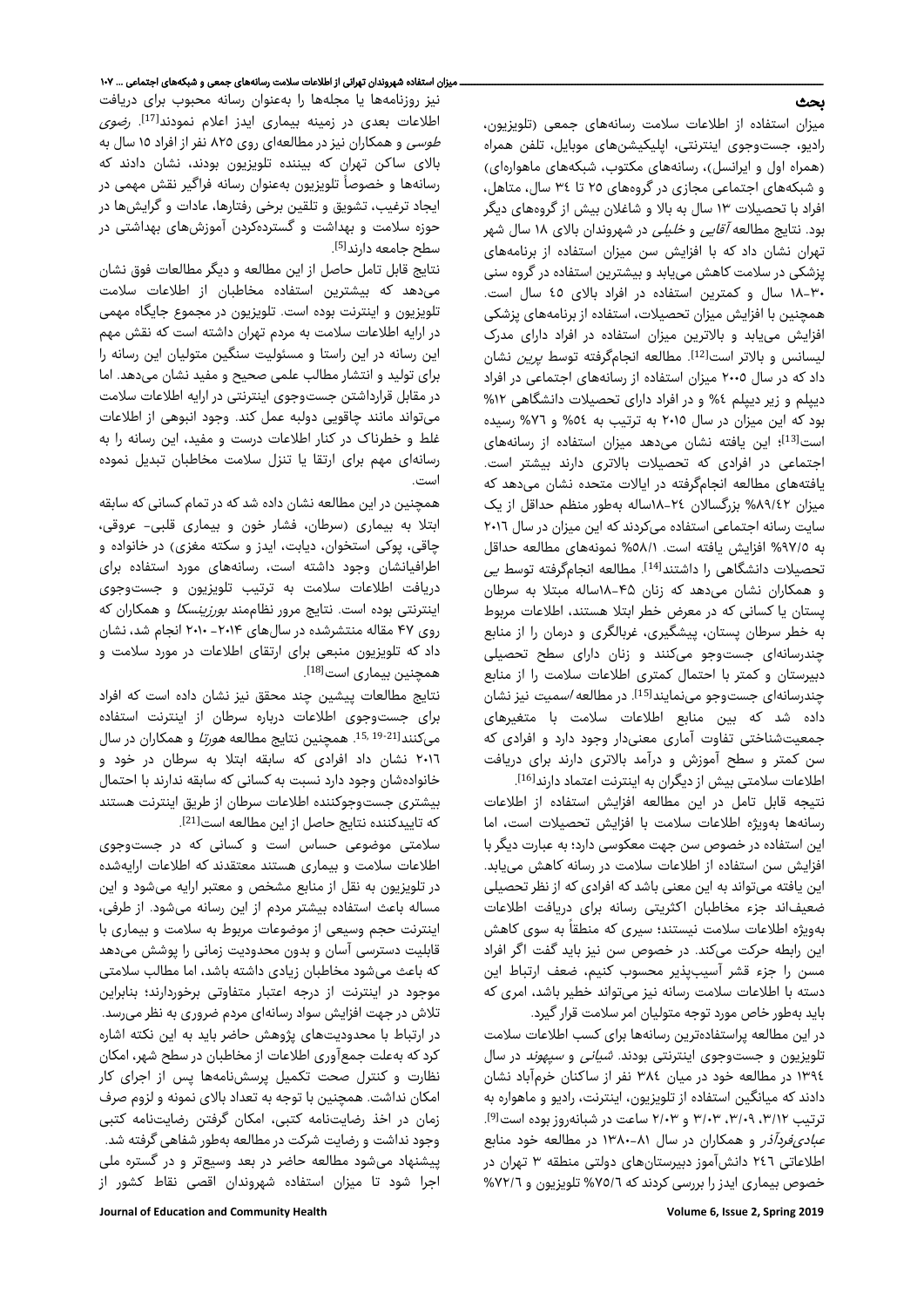#### ۱۰۸ محمود طاووسی و همکاران ـــ

3- Bigdeli Z, Hayati Z, Heidari GR, Jowkar T. Place of internet in health information seeking behavior: case of young internet users in Shiraz. Hum Inf Interact. 2016;3(1):68-78. [Persian]

4- Rains SA. Perceptions of traditional information sources and use of the world wide web to seek health information: findings from the health information<br>national trend survey. J Health Commun. survey. 2007;12(7):667-80.

5- Razavi Tousi SM, Azar Homayoon R, Yahak S, Gholamipour E. Developing health and medical messages in the media and its impact on people's awareness. Bioeth J. 2009;3(8):43-77. [Persian]

6- World Health Organization. Health promotion: Jakarta Declaration on Leading Health Promotion into the 21st Century [Internet]. Geneva: World Health Organization; [cited 2018 July 09]. Available from: https://www.who.int/healthpromotion/conferences/pr evious/jakarta/declaration/en/

7- International Research Institutes .Global health survey, 2011. Experience & perception in 28 countries<br>[Internet]. Amsterdam: International Research [Internet]. Amsterdam: International Research Institutes; 2012 [cited 2018 July 09]. Available from: https://slideplayer.com/slide/5977773/

8- Bigdeli Z, Azimi MH, Zarea F. Investigating factors affecting health information search on the web by women working in water and electricity organization in Khuzestan. Lib Inf Sci. 2012;15(1):165-84. [Persian]

9- Shiani M, Sepahvand E. Media and citizenship: Study of relation between using media (especially radio and television considering knowledge about citizen rights in case studying of Khorramabad). J Cult Stud Commun. 2015;11(38):187-223. [Persian]

10- Mosavi S, Rad F. The relationship between how to use the media and the lifestyle of Tabriz citizens. J Sociol Stud. 2015;8(28):25-39. [Persian]

11- Kim J, Jung E. Associations between media use and health information-seeking behavior on vaccinations in South Korea. BMC Public Health. 2017;17(1):700.

12- Aghaei A, Khalili Meybodi M. Factors related to the usage of the medias medical programs by the audience. J Medi Counc Iran. 2014;32(1):19-26. [Persian]

13- Perrin A. Social Networking Usage: 2005-2015 [Internet]. Washington, DC: Pew Research Center; 2015 Available https://www.pewinternet.org/2015/10/08/socialnetworking-usage-2005-2015/

14- Villanti AC, Johnson AL, Ilakkuvan V, Jacobs MA, Graham AL, Rath JM. Social media use and access to digital technology in US young adults in 2016. J Med Internet Res. 2017;19(6):e196.

15- Yi RHP, Rezende LF, Huynh J, Kramer K, Cranmer M, Schlager L, et al. XRAYS (eXamining Relevance of Articles to Young Survivors) program survey of information needs and media use by young breast cancer survivors and young women at high-risk for breast cancer. Health Commun.2018;33(12):1525-30.

16- Smith D. Health care consumer's use and trust of health information sources. J Commun Healthcare. 2011;4(3):200-10.

17- Ebadifard Azar F, Barati A, Mousavianpour MK. Information resources of highschool boys of AIDS in Tehran. J Qazvin Univ Med Sci. 2004;8(1):56-63. [Persian]

18- Burzyńska J, Binkowska-Bury M, Januszewicz P. Television as a source of information on health and رسانههای جمعی بهمنظور برنامهریزی اثربخش مشخص شود. همچنین در مطالعات آتی لازم است تعریف مشخصتر و روزآمدتر در رابطه با رسانههای موجود برای بررسی اطلاعات سلامت در آنها ارایه شود تا پاسخهای دقیقتری از مخاطبان گرفته شود.

براساس یافتههای مطالعه حاضر، میزان استفاده از اطلاعات سلامت تلویزیون در حد قابل توجهی بوده است. از آنجا که از دیدگاه مردم در ارایه اطلاعات سلامت کمترین سوگیری سیاسی در رسانه ملی متصور است، غالب مخاطبان در مطالعات انجامشده صرف نظر از گرایشات سیاسی به اطلاعات سلامت ارایهشده در رسانه ملی اقبال دارند و نسبت به رسانههای دیگر از جمله اینترنت و شبکههای ماهوارهای اعتماد بیشتری به آن نشان دادهاند. این امر نقش مهم این رسانه را در ارتقای دانش نشان داده و بر مسئولیت سنگین متولیان امر سلامت برای تولید و انتشار اطلاعات ذیربط تاکید دارد.

از طرف دیگر، جایگاه جستوجوی اینترنتی و شبکههای اجتماعی مجازی در اطلاعرسانی سلامت مسالهای است که باید توسط متولیان امر سلامت مورد توجه قرار بگیرد و در برنامهریزیهای آتی، تولید و ارایه روزافزون اطلاعات صحیح سلامت از طریق این کانال مهم را سرلوحه تصمیمات خود قرار دهند.

# نتیجهگیری

میزان استفاده مردم شهر تهران از اطلاعات سلامت تلویزیون در حد قابل توجهی است. همچنین جایگاه جستوجوی اینترنتی و شبکههای اجتماعی مجازی در اطلاعرسانی سلامت نیز باید توسط متولیان امر سلامت مورد توجه قرار بگیرد.

تشکر و قدردانی: بدین وسیله محققان بر خود لازم میدانند از معاونت پژوهش و فناوری جهاد دانشگاهی بهعلت حمایت مادی و معنوی از این طرح و از شهروندان تهرانی به سبب مشارکت در این مطالعه تشکر و قدردانی نمایند.

**تاییدیه اخلاقی**: مطالعه حاضر توسط کمیته اخلاق جهاد دانشگاهی با کد .1395.5REC.IBCRC.ACECR.IR تایید شده و به ثبت رسید.

<mark>تعارض منافع</mark>: این پژوهش هیچ گونه تضاد منافعی با موسسات و سازمانهای دیگر ندارد.

سهم نویسندگان: محمود طاووسی (نویسنده اول)، روششناس/پژوهشگر اصلی/نگارنده بحث (%٣٥)؛ سمیرا محمدی (نویسنده دوم)، نگارنده مقدمه/پژوهشگر کمکی (%١٥)؛ ژیلا صدیقی (نویسنده سوم)، روششناس/پژوهشگر کمکی (%١٠)؛ راحله رستمی (نویسنده چهارم)، پژوهشگر کمکی (%٥)؛ علیاصغر حائری مهریزی (نویسنده پنجم)، روششناس/پژوهشگر اصلی/تحلیلگر آماری (%٣٥)

م**نابع مالی:** این مطالعه از حمایت مادی معاونت پژوهش و فناوری جهاد دانشگاهی برخوردار بوده است.

# منابع

1- Hatami H, Razavi M, Eftekhar Ardebili H, Majlesi F. Textbook of public health. Volume 2. 2nd Edition. Tehran: Arjmand; 2015. [Persian]

2- Hardey M. Doctor in the house: the internet as a source of lay health knowledge and the challenge to expertise. Sociol Health Illness. 1999;21(6):820-35.